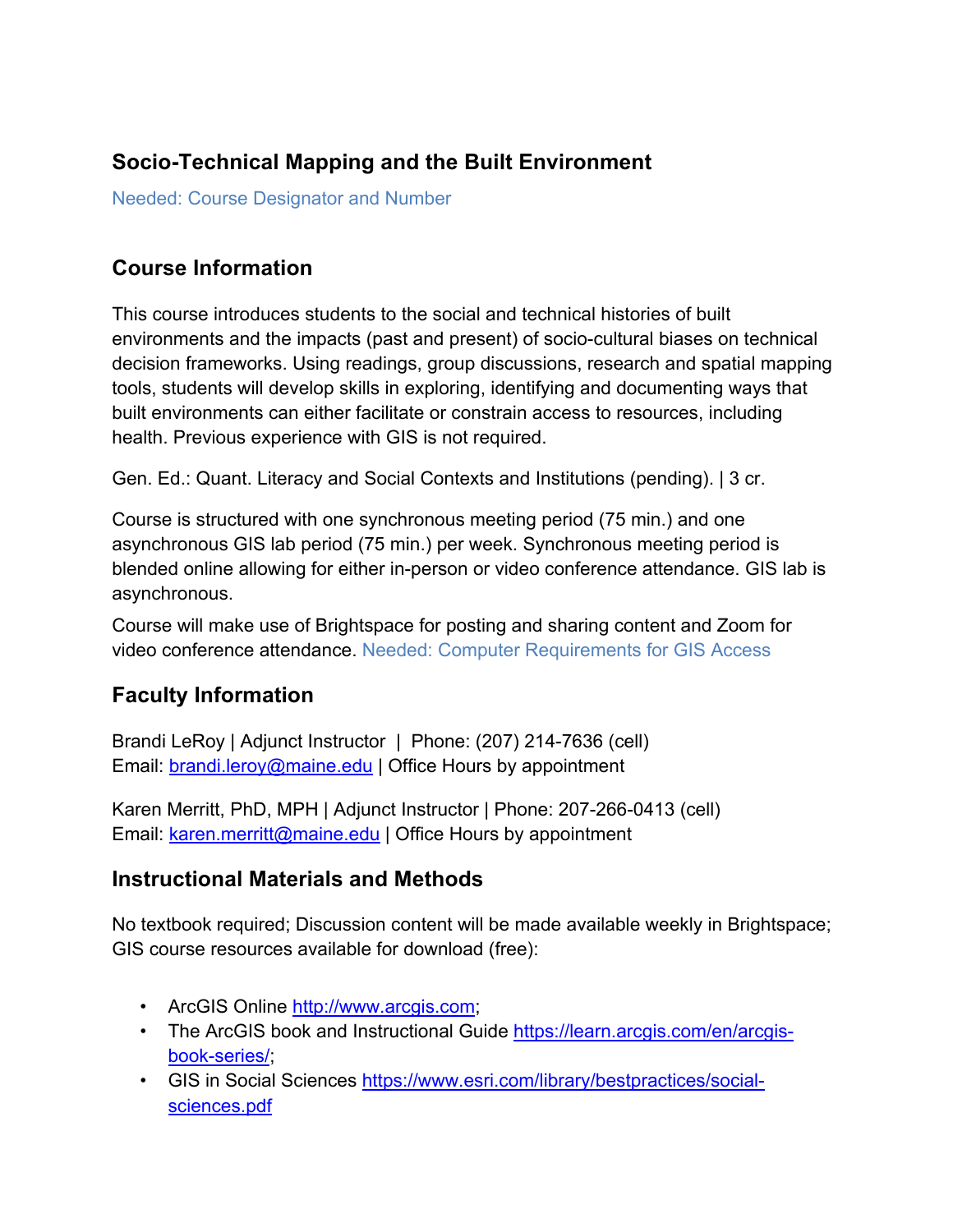# **Course Goals:**

The goal of this course is to introduce students to the following concepts:

- the social and the technical histories of built environments are linked;
- cultural biases in society create and are mappable in urban landscapes; and
- cultural biases create differences in access to resources including health as the result of decisions made in the building and shaping of urban environments.

We will approach these concepts from multiple vantages, including use of spatial mapping tools, to build our understanding of urban land- and cityscapes of interest.

### **Instructional Objectives**:

- Students will gain hands-on familiarity with geo-spatial mapping tools (GIS) .
- Students will gain hands-on familiarity with types of downloadable, publiclyavailable information that can be combined with GIS to tell stories of place.
- Students will gain skills in creating presentation-style GIS products (Story Maps)
- Through readings, class discussion and map-making exercises, students will gain broad understanding of:
	- o major socio-cultural trends and movements that have shaped the current U.S. urban landscape;
	- $\circ$  the impact of these trends and movements on access disparities within communities; and
	- $\circ$  the link between disparities in access and disparities in health.

### **Student Learning Outcomes:**

- Students will gain skills in interpreting, presenting and combining multiple types of information in ways that use maps, graphs and visualizations to tell a more nuanced story of place.
- Students will gain skills in presenting and explaining mapped content in ways that guide viewers/readers/audiences to see underlying patterns and relationships in mapped content.
- Students will gain skills in identifying, describing and critically analyzing the social and cultural impacts of technical decisions in our society.
- Students will develop 'nested understanding' of how social forces create measurable and mappable differences in health for different neighborhoods within cities.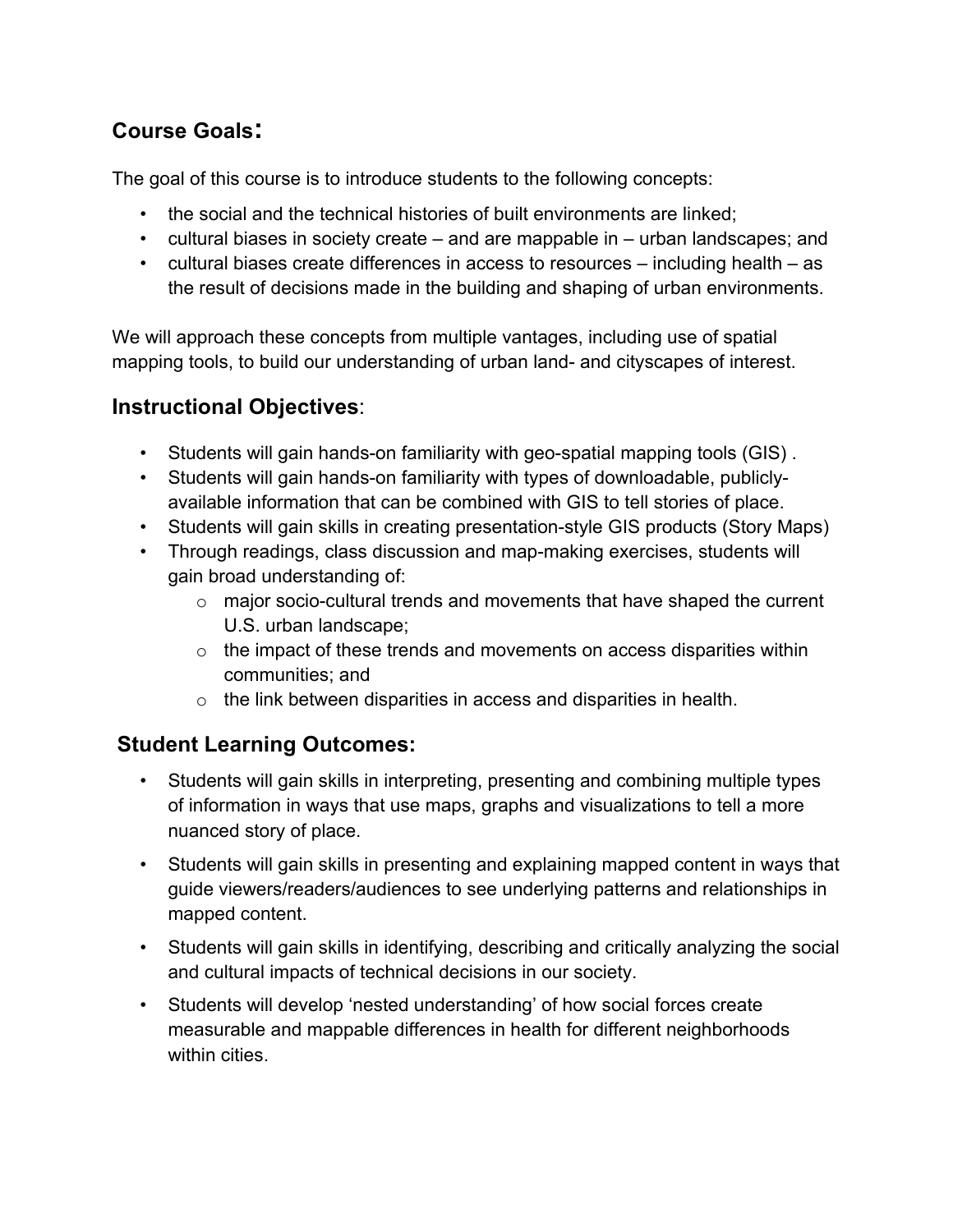# **Course Expectations and Grading**

### GIS Lab

- Weekly asynchronous assignments using ArcGIS to complete. Students will submit links to final assignments, certificates of completion for assignments or accompanying worksheets, as relevant.
- Quizzes four (4) quizzes over the course of the semester from information in the text or GIS Lab exercises.
- GeoInquiries three map-making assignments over the course of the semester to practice and apply course concepts and ArcGIS skills. GeoInquiry assignments will be completed and submitted as small group exercises.

### Class Discussion/Content

- Weekly Perspective Readings and Class Discussion Students will rotate responsibility to facilitate class discussion applying materials found through research and development of content for individual Final Projects.
- Final Project Students will individually create a GeoInquiry Story Map focused on infrastructural frameworks and neighborhood-scale access disparities in a selected city. Final project includes class presentation of Story Map.

### Additional Out of Class Assignment

Students will keep a personal reflections journal; journals are collected and reviewed 3x during the semester. This is a course about integrating different types of information into knowledge; spending time reflecting on your perceptions about what we discuss in class and how we build understanding of why cities are structured as they are is useful for building your larger understanding of U.S. history and where/how you may see yourself and your role in public engagement.

### Course Grading

- Individual Final Mapping Project 10% (draft); 20% (final)
- Team GeoInquiries 15% (5% each)
- GIS Assignments and Quizzes 15%
- Class Discussion Facilitation | Participation 15%
- Final Project Presentation 15%
- Personal Reflection Journal 10%